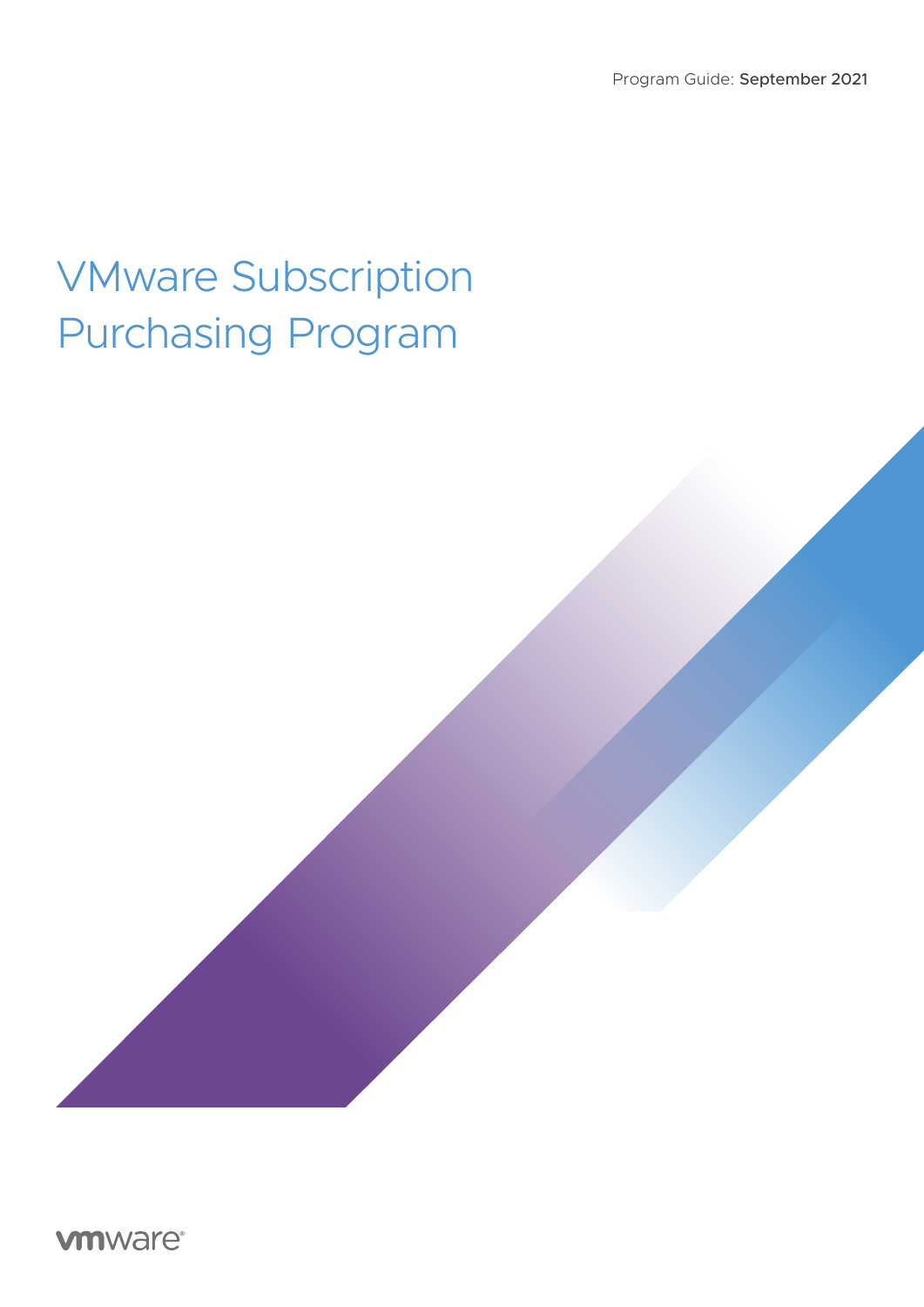This Subscription Purchasing Program Guide (SPP Guide) applies to the purchase and redemption of Subscription Purchasing Program Credits (SPP Fund Balance). If the SPP Credits are purchased through an Enterprise License Agreement (ELA), the provisions in that ELA will prevail to the extent they are inconsistent with any policies in this guide. VMware reserves the right to modify this SPP Guide at any time in its sole discretion, but those modifications will apply only to purchases of SPP Fund Balances after the effective date of the modification. For additional details on SPP, please refer to the [SPP Operations Guide.](https://www.vmware.com/content/dam/digitalmarketing/vmware/en/pdf/solutions/vmware-spp-operations-guide.pdf) Terms that are not defined in this SPP Guide are defined in the SPP Operations Guide.

| <b>SPP</b><br>terms                           | SPP Prepaid term: One year from the date VMware books the<br>SPP credit order. Any unused SPP Fund Balances at the end<br>of the SPP terms will be forfeited. Customers are not entitled<br>to a refund for any unused SPP Fund Balances.                                                                                                                                                                                                                                                                                 |
|-----------------------------------------------|---------------------------------------------------------------------------------------------------------------------------------------------------------------------------------------------------------------------------------------------------------------------------------------------------------------------------------------------------------------------------------------------------------------------------------------------------------------------------------------------------------------------------|
| <b>SPP</b><br>eligible<br>services            | Customers may redeem the SPP Fund Balance for services that are<br>listed on the SPP Eligibility Matrix on the date VMware books the<br>customer's SPP Credit order, and services that are added to the<br>SPP Eligibility Matrix during the SPP term. VMware reserves the<br>right to designate services as end of life (EOL) and subsequently<br>remove them from the SPP Eligibility Matrix.                                                                                                                           |
| <b>SPP</b><br>access                          | SPP Fund Balances are purchased as prepaid credits that are paid<br>upfront and redeemable throughout the SPP term (SPP Prepaid)<br>for eligible SPP services. Those credits are delivered to the specified<br>Fund Owner's VMware Customer Connect™ account as the<br>SPP Fund Balance in VMware transacting currencies.                                                                                                                                                                                                 |
| <b>SPP</b><br>Prepaid                         | Under the SPP Prepaid option, the credits are prepaid, which<br>does not allow new, add-on redemptions if the initial cost of the<br>applicable redemption is more than the current SPP Fund Balance.                                                                                                                                                                                                                                                                                                                     |
| SPP<br>Prepaid<br>Overage                     | If a customer's SPP Fund Balance does not have a sufficient balance<br>to pay for an ongoing service (prepaid overage), the customer must<br>purchase additional SPP Credits to cover the prepaid overage. This<br>must be done within 30 days of incurring the prepaid overage. SPP<br>Fund Balances for the SPP Monthly option may not be used to pay<br>for the prepaid overage.                                                                                                                                       |
| Legal<br>terms                                | The customer's use of the redeemed services under SPP is subject<br>to the terms and conditions accompanying the applicable service,<br>copies of which are posted at vmware.com/download/eula.                                                                                                                                                                                                                                                                                                                           |
| <b>SPP</b><br>billing<br>and fund<br>balances | The SPP Fund Balances are debited in advance at the time of<br>redemption for the full value of those services that are prepaid,<br>monthly for those services that billed monthly, and annually<br>for those services that are billed annually. On-demand services,<br>usage items and other applicable services are debited in arrears.<br>If a customer redeems a service offering with a recurring payment<br>method, the customer must maintain a sufficient fund balance<br>for the value of that service offering. |

SPP eligibility restrictions apply to U.S. state and local public sector end-user customers. SPP is not available to U.S. federal end-user customers. Execution of an agreement to purchase SPP Fund Balances by a U.S. public sector end-user customer constitutes certification that the purchase and its prepayment are allowed by applicable laws and regulations.